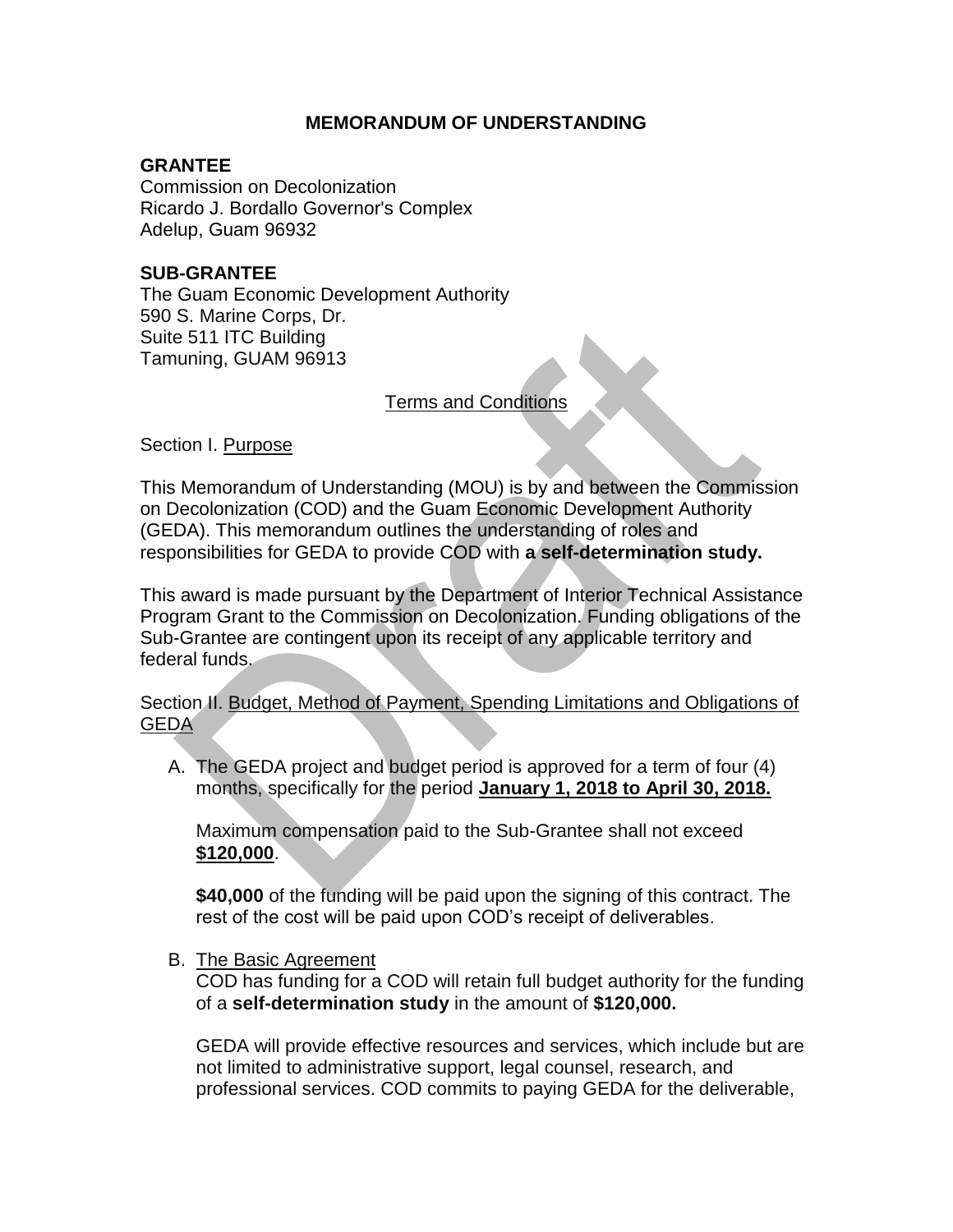which is the **self-determination study.**

C. Scope of Services

GEDA will provide the following services in the development of the **selfdetermination study:** 

a. Development of a Self-Governance Assessment for Guam Study and Report

GEDA shall develop and conduct a *Self-Governance Assessment for Guam* study that analyzes Guam's current political status as an unincorporated territory of the United States. A written report compiling the data and findings from the study shall be presented to the Commission. The report shall provide a complete political portrait of Guam in its current unincorporated territorial status and shall contain a detailed discussion of the ways in which Guam falls above or below the minimal standards for a non-self-governing territory.

In conducting the study, GEDA shall:

- **i.** Research and analyze Guam's current unincorporated territory status by reviewing all available literature and laws related to Guam and other territories, including but not limited to U.S. Government studies, U.S. legislation on the political status evolution of U.S. territories, and United Nations reports and resolutions:
- **ii.** Collect from Government of Guam agencies and relevant non-governmental organizations any data necessary to create a complete and in-depth portrait of Guam's current unincorporated status; and
- **iii.** Formulate indicators to establish and determine Guam's current level of self- governance relative to the standards mandated by the Charter of the United Nations, General Assembly Resolution No. 1514 (XV), *Declaration on the granting of independence to colonial countries and peoples*  (14 Dec. 1960); and General Assembly Resolution No. 1521 (XV), *Establishment of a United Nations Capital Development Fund*(15Dec.1960). [*See,*Attachment A].
- b. Development of Political Status Models

GEDA shall develop and prepare a draft model that discusses Guam's future under each of the three political status options (Statehood, Free Association, and Independence). The three models shall be based upon what Guam currently has in terms of resources, limitations and advantages, and it shall propose model frameworks of political, social, cultural and economic advancement